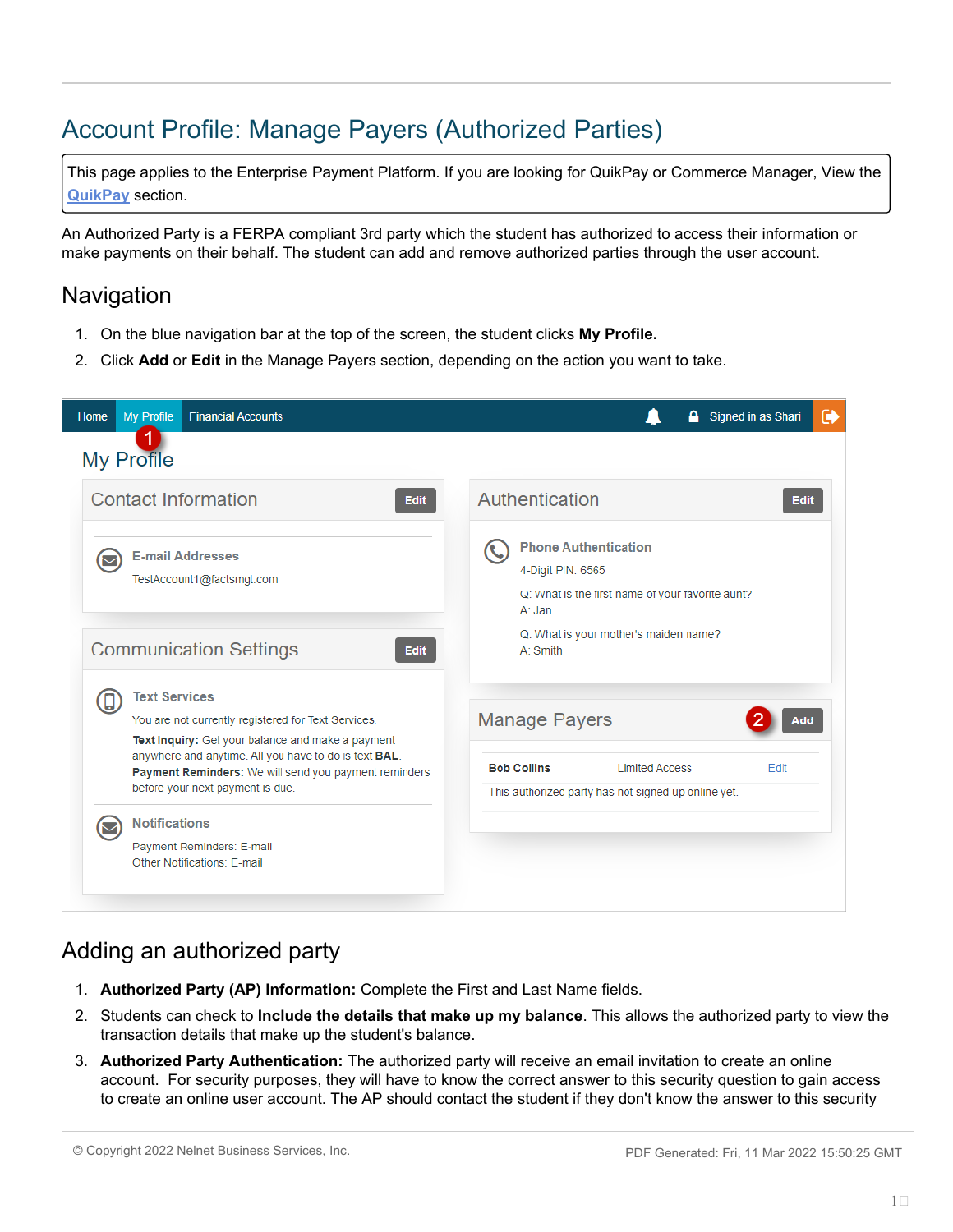question.

- 4. **Web Access:** The student determines whether the authorized party can create an online account by entering their email address. Upon saving, an email will generate to the authorized party inviting them to create a user account.
- 5. **Terms and Conditions:** Provides information about what they are authorizing.
- 6. Click **Save**.

| Back to My Profile                                                                                                                                                                                                                                                                                                                                                                                                                                                                                                                                                                                                                                          |                                                                                                                                                                                                                                                                                                              |  |
|-------------------------------------------------------------------------------------------------------------------------------------------------------------------------------------------------------------------------------------------------------------------------------------------------------------------------------------------------------------------------------------------------------------------------------------------------------------------------------------------------------------------------------------------------------------------------------------------------------------------------------------------------------------|--------------------------------------------------------------------------------------------------------------------------------------------------------------------------------------------------------------------------------------------------------------------------------------------------------------|--|
| <b>Add Authorized Party</b>                                                                                                                                                                                                                                                                                                                                                                                                                                                                                                                                                                                                                                 |                                                                                                                                                                                                                                                                                                              |  |
| Required fields are marked with a *                                                                                                                                                                                                                                                                                                                                                                                                                                                                                                                                                                                                                         |                                                                                                                                                                                                                                                                                                              |  |
| *First Name                                                                                                                                                                                                                                                                                                                                                                                                                                                                                                                                                                                                                                                 | *Last Name                                                                                                                                                                                                                                                                                                   |  |
|                                                                                                                                                                                                                                                                                                                                                                                                                                                                                                                                                                                                                                                             |                                                                                                                                                                                                                                                                                                              |  |
| <b>Authorized Party Access</b><br><i>information</i>                                                                                                                                                                                                                                                                                                                                                                                                                                                                                                                                                                                                        | Authorized Parties will have access to your Sample Community College account balance and the activity that the Authorized Party has initiated on your<br>behalf, such as payments. They do not have access to your contact information, user credentials, other Authorized Parties or your financial account |  |
| Include the details that make up my balance                                                                                                                                                                                                                                                                                                                                                                                                                                                                                                                                                                                                                 |                                                                                                                                                                                                                                                                                                              |  |
| <b>Authorized Party Authentication</b>                                                                                                                                                                                                                                                                                                                                                                                                                                                                                                                                                                                                                      |                                                                                                                                                                                                                                                                                                              |  |
|                                                                                                                                                                                                                                                                                                                                                                                                                                                                                                                                                                                                                                                             | Create a question that the authorized party will know the answer to. You may want to inform the authorized party of this question and answer.                                                                                                                                                                |  |
| *Authorized Party Authentication Question                                                                                                                                                                                                                                                                                                                                                                                                                                                                                                                                                                                                                   |                                                                                                                                                                                                                                                                                                              |  |
| e.g. What year did we go to Florida?                                                                                                                                                                                                                                                                                                                                                                                                                                                                                                                                                                                                                        |                                                                                                                                                                                                                                                                                                              |  |
| *Authorized Party Authentication Answer                                                                                                                                                                                                                                                                                                                                                                                                                                                                                                                                                                                                                     |                                                                                                                                                                                                                                                                                                              |  |
| e.g. 2010                                                                                                                                                                                                                                                                                                                                                                                                                                                                                                                                                                                                                                                   |                                                                                                                                                                                                                                                                                                              |  |
| <b>Web Access</b>                                                                                                                                                                                                                                                                                                                                                                                                                                                                                                                                                                                                                                           |                                                                                                                                                                                                                                                                                                              |  |
| Enter an e-mail address to allow this person to create an account and pay online. An e-mail will be sent to this address upon save. If the E-mail Address<br>field is left blank, the authorized party will only be able to discuss your account over the phone.                                                                                                                                                                                                                                                                                                                                                                                            |                                                                                                                                                                                                                                                                                                              |  |
| E-mail Address                                                                                                                                                                                                                                                                                                                                                                                                                                                                                                                                                                                                                                              |                                                                                                                                                                                                                                                                                                              |  |
|                                                                                                                                                                                                                                                                                                                                                                                                                                                                                                                                                                                                                                                             |                                                                                                                                                                                                                                                                                                              |  |
| <b>Terms and Conditions</b>                                                                                                                                                                                                                                                                                                                                                                                                                                                                                                                                                                                                                                 |                                                                                                                                                                                                                                                                                                              |  |
| In compliance with the Family Educational Rights and Privacy Act of 1974 (as amended), your educational records and your student account<br>information may not be released to a third party (e.g. your spouse, parents, sponsor, etc.) without your explicit permission. By creating an Authorized<br>Party you are giving explicit consent for that individual to view and discuss your account information, make payments on your behalf, and for us to<br>provide information to that individual about the balance of your account. This authorization will remain in effect until you remove the individual as an<br>Authorized Party on your account. |                                                                                                                                                                                                                                                                                                              |  |
| By adding this Authorized Party you, Test Student, agree to the terms and conditions.                                                                                                                                                                                                                                                                                                                                                                                                                                                                                                                                                                       |                                                                                                                                                                                                                                                                                                              |  |
|                                                                                                                                                                                                                                                                                                                                                                                                                                                                                                                                                                                                                                                             | Cancel<br>Save                                                                                                                                                                                                                                                                                               |  |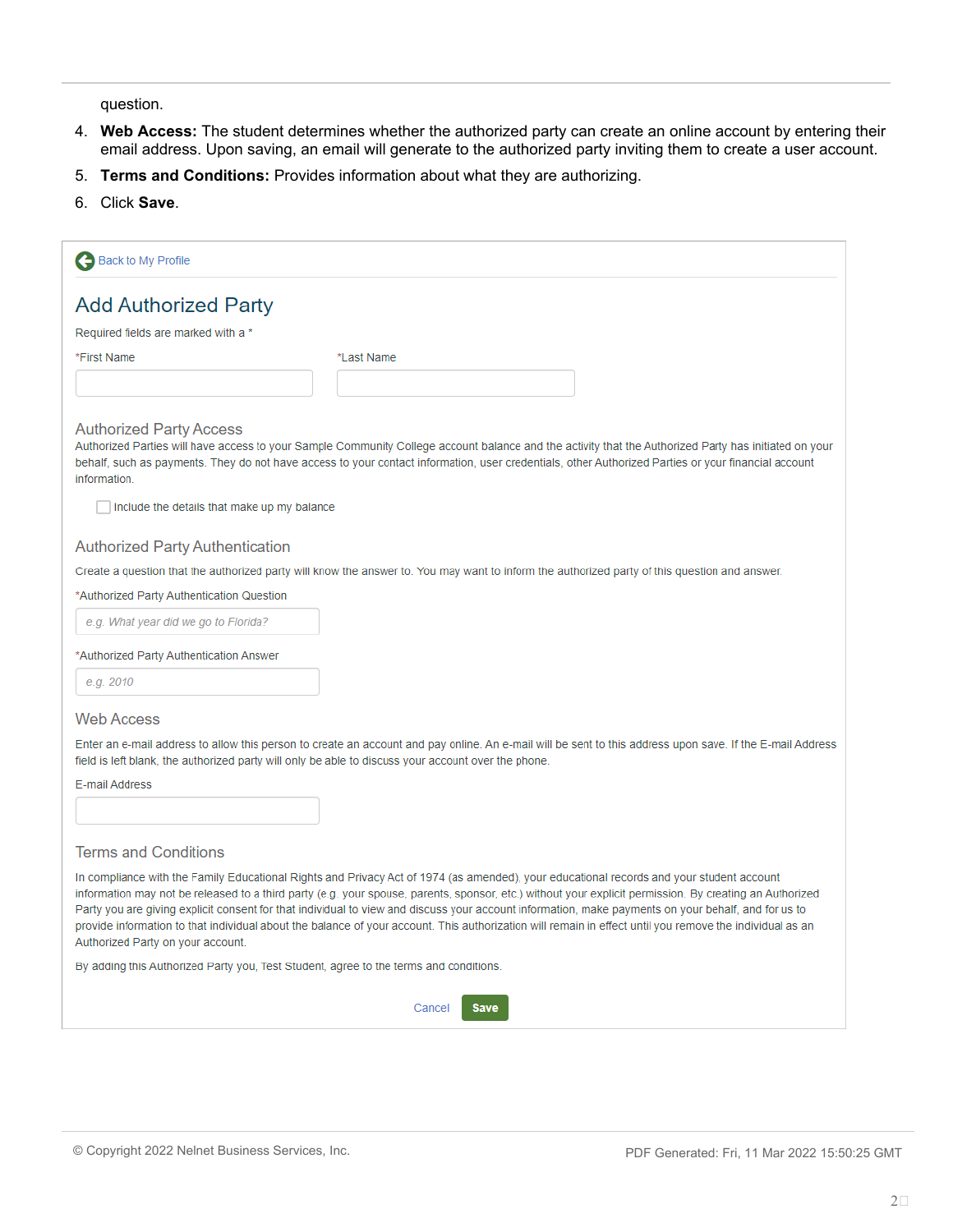### Sample invitation for online access

# **Nelnet Community College Authorized Party Invite**

Andrea Smith Customer #: 5001178143

### Maya Mercer:

For your convenience, Andrea Smith has added you as an Authorized Party at Nelnet Community College. As an Authorized Party you can view information and make payments toward the balance owed to Nelnet Community College.

To accept this invitation, go to Nelnet Campus Commerce to set up your Authorized Party account.

**Go to Nelnet** 

Thank you, Nelnet Campus Commerce

Please do not reply to this automated message. The mailbox is not monitored.

### Resending an invitation

- 1. On the blue navigation bar at the top of the screen, the student clicks **My Profile.**
- 2. Click **Edit** for the appropriate Authorized Party.



<sup>©</sup> Copyright 2022 Nelnet Business Services, Inc. PDF Generated: Fri, 11 Mar 2022 15:50:25 GMT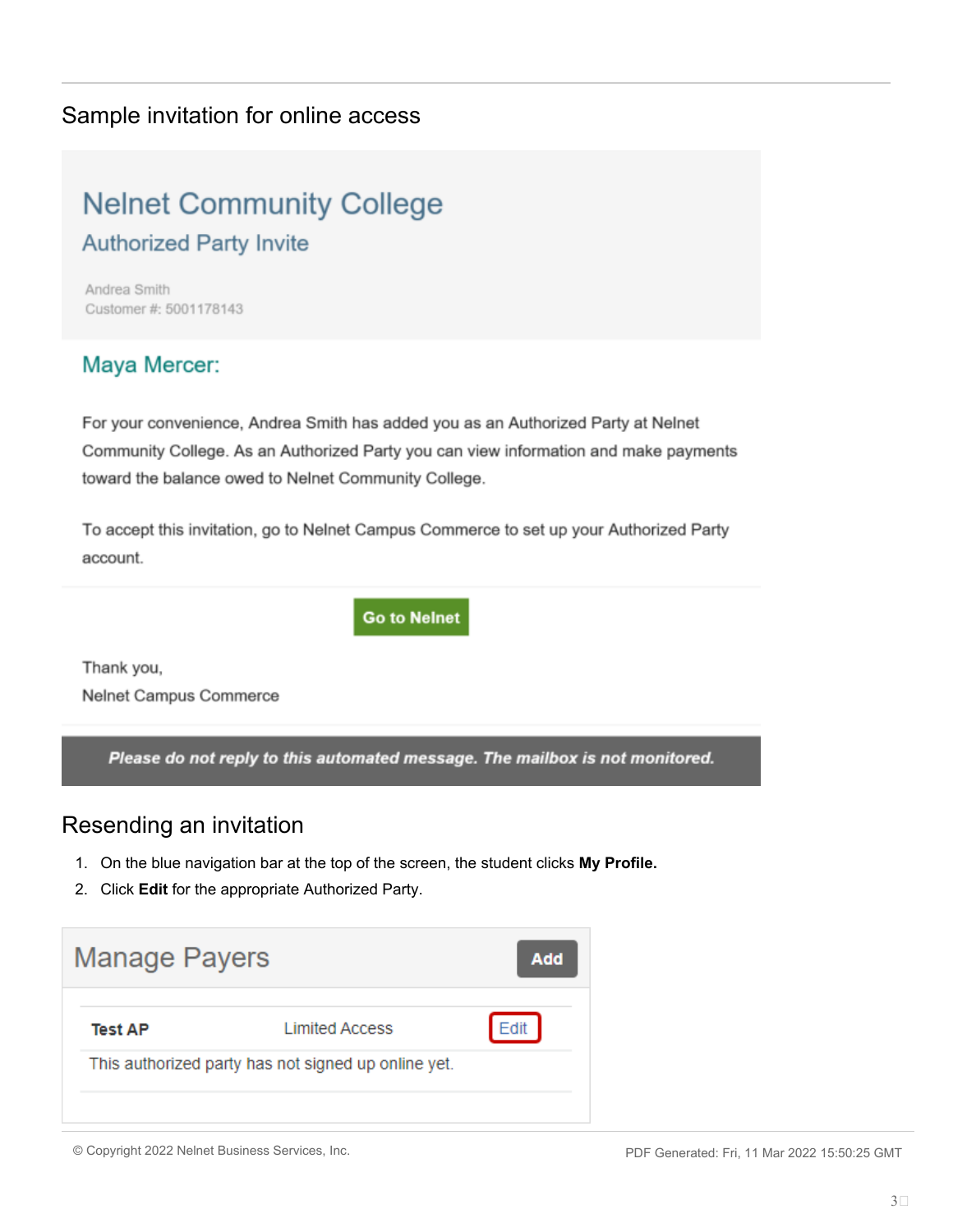- 3. Scroll to the bottom of the page, confirm the email address is correct in the Web Access area, then click **Save and Send**.
	- The other fields can also be edited during this step if needed.

| Web Access                                                                                                                                                                                                                                                                                                                                                                                                                                                                                                                                                                                                                                                  |  |  |  |
|-------------------------------------------------------------------------------------------------------------------------------------------------------------------------------------------------------------------------------------------------------------------------------------------------------------------------------------------------------------------------------------------------------------------------------------------------------------------------------------------------------------------------------------------------------------------------------------------------------------------------------------------------------------|--|--|--|
| Enter an e-mail address to allow this person to create an account and pay online. An e-mail will be sent to this address upon save. If the E-mail Address<br>field is left blank, the authorized party will only be able to discuss your account over the phone.                                                                                                                                                                                                                                                                                                                                                                                            |  |  |  |
| <b>F-mail Address</b>                                                                                                                                                                                                                                                                                                                                                                                                                                                                                                                                                                                                                                       |  |  |  |
| test@myacct.com                                                                                                                                                                                                                                                                                                                                                                                                                                                                                                                                                                                                                                             |  |  |  |
| Last e-mail sent to: test@myacct.com 15 Jul 20XX 7:51 AM<br><b>Terms and Conditions</b>                                                                                                                                                                                                                                                                                                                                                                                                                                                                                                                                                                     |  |  |  |
|                                                                                                                                                                                                                                                                                                                                                                                                                                                                                                                                                                                                                                                             |  |  |  |
| In compliance with the Family Educational Rights and Privacy Act of 1974 (as amended), your educational records and your student account<br>information may not be released to a third party (e.g. your spouse, parents, sponsor, etc.) without your explicit permission. By creating an Authorized<br>Party you are giving explicit consent for that individual to view and discuss your account information, make payments on your behalf, and for us to<br>provide information to that individual about the balance of your account. This authorization will remain in effect until you remove the individual as an<br>Authorized Party on your account. |  |  |  |
| By adding this Authorized Party you, Test Student, agree to the terms and conditions.                                                                                                                                                                                                                                                                                                                                                                                                                                                                                                                                                                       |  |  |  |
| <b>Save and Send</b><br>Cancel                                                                                                                                                                                                                                                                                                                                                                                                                                                                                                                                                                                                                              |  |  |  |
|                                                                                                                                                                                                                                                                                                                                                                                                                                                                                                                                                                                                                                                             |  |  |  |

### Deactivating an authorized party

- The student can select to **Deactivate** an Authorized Party.
- Click **Save.**

The Deactivated Authorized Party will continue to show in the student's profile with an Inactive status. The student can reactivate their status at any time.



#### **Note**

If the Authorized Party is the Payment Plan Owner they cannot be deactivated until their plan is canceled, has been completed for at least ten days, or ownership is successfully transferred to a new Plan Owner.